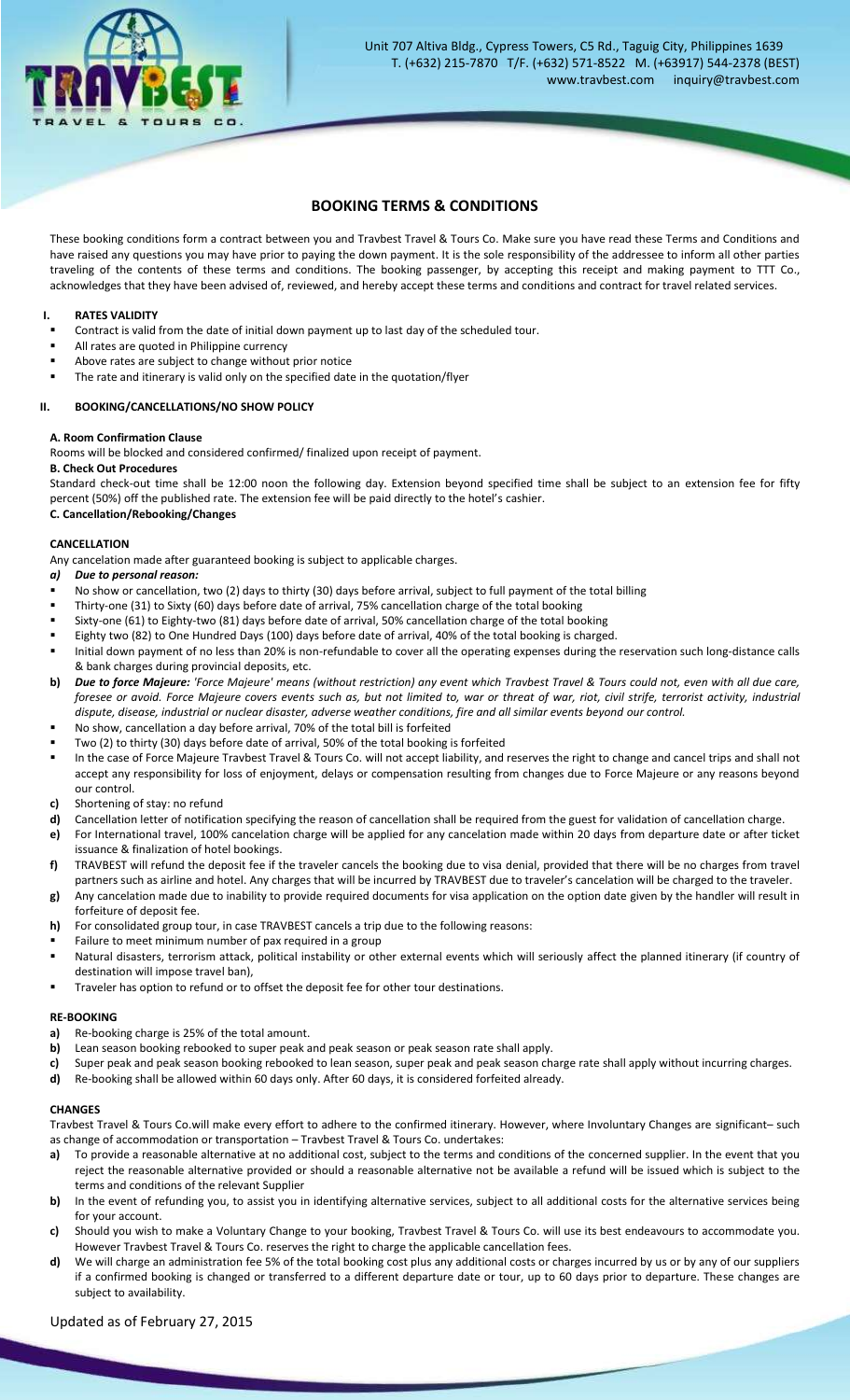

- **e)** If a client is unable to travel, in circumstances which the Company considers to be reasonable, the booking or that client's place on the booking may be transferred to another person (introduced by you). However, the original tour arrangements must stay unchanged. If we are able to transfer the booking, an administration charge of P 200.00 will be made per person to cover our administration costs.
- **f)** By nature, any form of travel requires considerable flexibility and should allow for alternatives. The itinerary sequence, mode of transport, accommodation, flight schedules, etc. is subject to change without prior notice due to local conditions.

#### **III. PAYMENT POLICY**

#### **A. CONFIRMATION IS UPON PAYMENT.**

 Pre-payment is hereby required to guarantee the booking. In case of initial down payment that includes the airfare, an equivalent to 70% must be paid 30 days prior to the scheduled arrival otherwise 50% down payment will be require if without the airfare. The remaining balance will be paid two weeks before the travel date.

# **B. DEPOSIT REQUIREMENT**

- Deposit fee of amount is required upon making a reservation. It should be settled until the given option date stated in the proposal. It is nonrefundable.
- For consolidated group tour book and buy cases, full or partial payment is required before TRAVBEST can give booking confirmation.
	- $\checkmark$  \*\*Partial Payment is at least 50% of the total package cost. (International Packages)
- \*\*Full payment is required if booking has been made less than 2 weeks before departure. For free and easy packages, customized tour package or hotel only book and buy cases, full payment is required before TRAVBEST travel can give booking confirmation.
- \*\***Book & Buy** means traveler needs to guarantee the reservation first by paying partially or in full before traveler can get booking confirmation. Please take note that hotel room availability varies from time to time. As a result, TRAVBEST can't guarantee booking confirmation even after payment has been made. However, TRAVBEST will exert its best to find an alternative hotel that meets your requirement, subject to
- ADHOC (Additional Hotel Charges), if any.
	- *Deposit can be made through TRAVBEST TRAVEL & TOURS CO. bank account at*
		- **Banco De Oro, SM Makati Branch Savings Account No. : 4057-4598**
			- **East West Bank, Gil Puyat Ave., Makati Branch – Savings Account No.: 0101-04295-2**
			- **Metrobank, FTI Complex-Taguig Branch – Current Account No.: 007-342-50511-9**
			- **Bank of the Philippine Island – Petron C5– Current Account No.: 9961-0002-35**
			- **Bank of the Philippine Island – Petron C5– Dollar Savings Account No.: 9964-0009-61**
		- Bank charges if any, shall be borne by the client.
- Deposit slips should be faxed immediately via fax (02) 571-8522 or email with the following details indicated: Guest Name, Date of deposit and Amount Deposited.
- All other incidental cost excluding room accommodation shall be for the account of the guest and may not be charged for collection to TRAVBEST TRAVEL & TOURS CO. unless a deposit for such costs are paid in advance to TRAVBEST TRAVEL & TOURS CO. subject to liquidation.
- Should the actual materialized booking to more than the number of rooms stipulated, the engager should settle the bill on the day of check-in for the actual number of rooms occupied.
- Any additional rooms or extension of room nights other than those booked by TRAVBEST TRAVEL & TOURS CO. shall be for the account of the guest.
- Force Majeure Clause.
- By signing this agreement TRAVBEST TRAVEL & TOURS CO. shall not be held liable for failure to carry out abovementioned arrangement due to labor disputes, acts of God or conditions beyond the Hotel or Resort's control.

#### **IV. VISA APPLICATION IF APPLICABLE**

- All the documents required by Embassy must be submitted until the given option date set by the agent.
- " In case the Embassy will require additional documents to support your visa application, the applicant must comply and immediately submit the required documents.
- TRAVBEST does not and cannot guarantee visa approval. TRAVBEST can only provide assistance in terms of submission of documents and pick up of results. Therefore, TRAVBEST Travel shall not be held liable for any visa denial matter.If applicant's visa application has been denied, visa fee & visa processing fee are deemed used up and nonrefundable.

# **V. TICKET ISSUANCE AND FINALIZING HOTEL BOOKINGS**

- Full payment is required before ticket issuance and finalization of hotel bookings.
- Failure to settle full payment on the given option date may result in the cancelation of booking unless valid and

# acceptable reasons are given.

- **VI. RELEASE OF TRAVEL DOCUMENTS**
	- Schedule of releasing of travel documents such as electronic ticket, hotel voucher, arrival instructions, travel insurance (if applicable) etc. will be set by the Travel agent.

#### **VII. AIRLINE TRANSPORT**

- Airline tickets are highly restrictive, non-refundable, and non-transferable. Modification of passenger names, dates, times, routings, or departure/arrival airports is at the sole discretion of the airline and, if permitted, will likely be subject to a substantial change fee. Passenger is responsible for any such fees. With regard to the purchase of air tickets, Travbest Travel & Tours Co. acts simply as an intermediary between you and the airline. Once you book a reservation, your credit card or debit card will be charged for the amount shown – regardless of whether or not the reservation is used. Credit will not be given for any unused airline tickets and cannot be used toward any future bookings.
- All tickets will be issued for economy class unless otherwise specified. All travel will be round-trip unless otherwise specified. Seat assignments are subject to the airlines policies and may not be able to be made until you are at the airport on the day of departure. Airline tickets booked through Travbest may not eligible to earn frequent flyer miles. You agree to confirm all bookings with the airline prior to the stated date of departure (Travbest recommends confirming 72 hours prior).